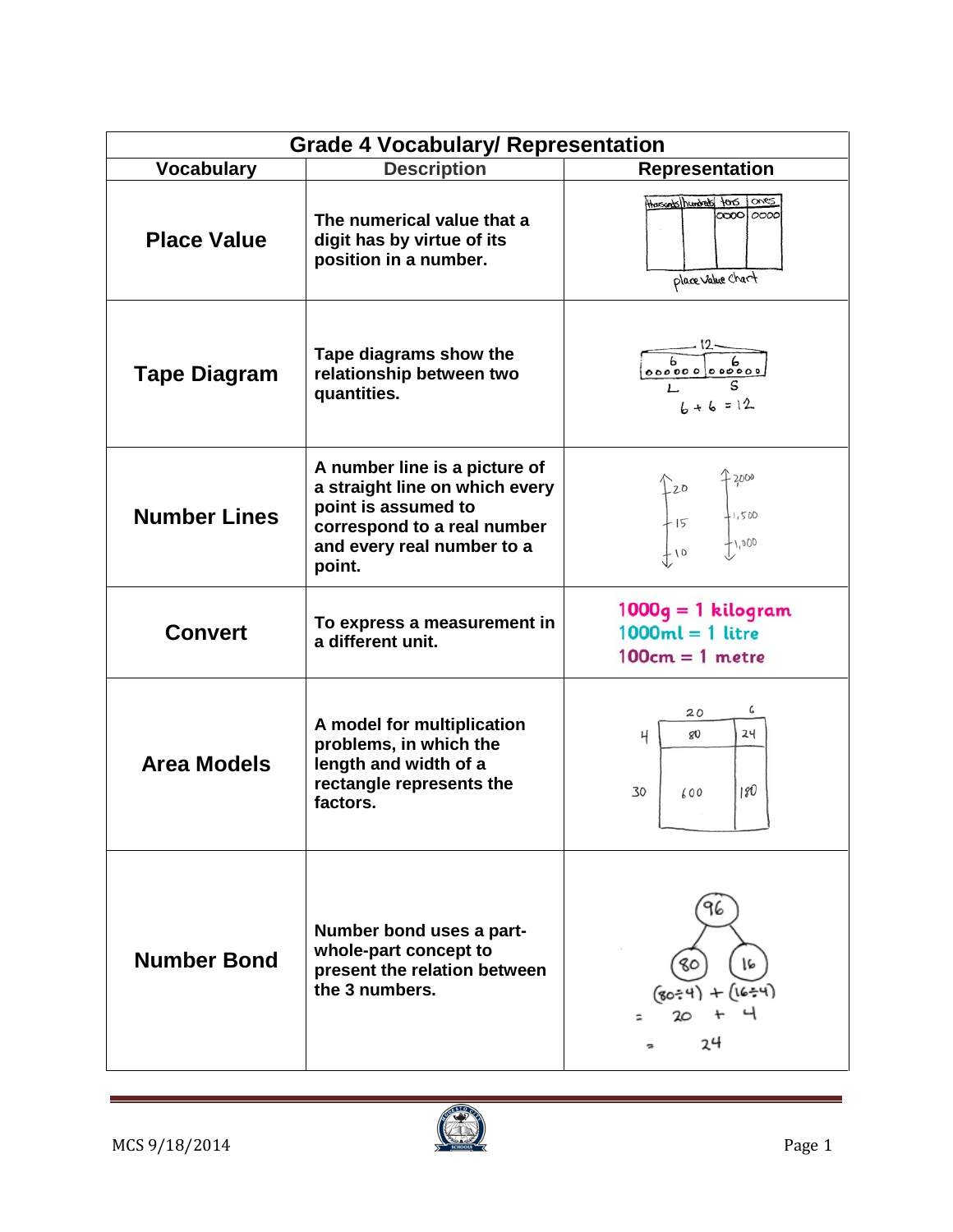| <b>Grade 4 Vocabulary/ Representation</b> |                                                                                                                                  |                                                                                                 |  |  |
|-------------------------------------------|----------------------------------------------------------------------------------------------------------------------------------|-------------------------------------------------------------------------------------------------|--|--|
| <b>Vocabulary</b>                         | <b>Description</b>                                                                                                               | <b>Representation</b>                                                                           |  |  |
| <b>Array</b>                              | An arrangement of a set of<br>objects into equal rows and<br>equal columns.                                                      | 4000<br>12,000<br>4 thousands x 3=12 thousands                                                  |  |  |
| <b>Decompose</b>                          | Decomposing means to take<br>apart a number for example;<br>$333 = 300 + 30 + 3$                                                 | $\bullet\bullet\bullet\bullet\bullet$<br>9 and 1. is 10<br>$10$ and $5$ is $15$<br>$9 + 6 = 15$ |  |  |
| Perpendicular                             | <b>Two lines are</b><br>perpendicular if they<br>intersect, and any of the<br>angles formed between the<br>lines are 90° angles. |                                                                                                 |  |  |
| <b>Parallel</b>                           | Two lines in a plane that do<br>not intersect.                                                                                   |                                                                                                 |  |  |
| Angle                                     | Union of two different rays<br>sharing a common vertex.                                                                          | Angle                                                                                           |  |  |
| <b>Supplementary</b><br><b>Angles</b>     | Two angles with a sum of 180<br>degrees.                                                                                         | 135 <sup>°</sup><br>45°<br>supplementary angles<br>$135^{\circ}$ + 45° = 180 $^{\circ}$         |  |  |



 $\sim$